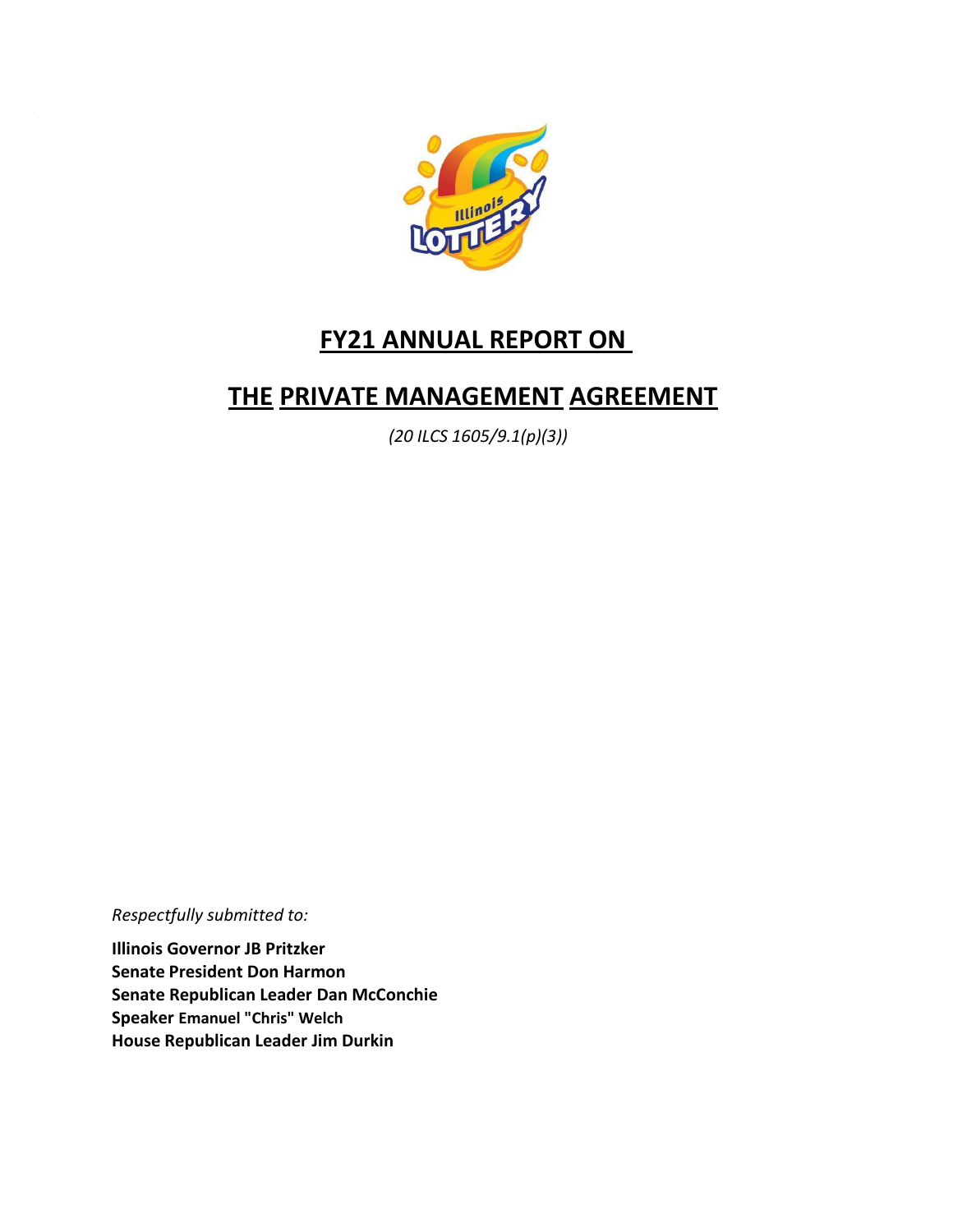## **The Illinois Lottery -- Private Management Background**

In 2009, the Illinois General Assembly passed legislation requiring the State to seek a private manager for the Lottery ("Department"). Consequently, the Department engaged its first private manager pursuant to the process outlined in Section 9.1 of the Illinois Lottery Law (20 ILCS 1605). The winning bidder was Northstar Lottery Group, LLC ("Northstar"), a consortium comprising the Department's then-current supply vendors, GTECH Corporation and Scientific Games International, Inc. The Department entered into a private management agreement with Northstar on January 18, 2011, and Northstar entered into supply agreements with GTECH and Scientific Games.

On September 18, 2015, the Department, Northstar, International Gaming Technologies ("IGT" formerly GTECH), and Scientific Games ("SGI") entered into a Letter Agreement of Termination due to performance issues. Subsequently a Request for Proposal ("RFP") was released for a new private management partner. Camelot Illinois ("Camelot") was the sole bidder. The Department and Camelot entered into a new 10-year private management agreement ("PMA") on Oct. 13, 2017.

In January 2018, Camelot replaced Northstar as private manager and completed the transition of key business functions in Q3 of FY18. A comprehensive and extensive technology transition took place in parallel and largely concluded in Q4 of FY19. The technology transition included a new central gaming system, a new instant ticket management system, a new internal control system, all new retail terminalsand equipment, a new iLottery platform, website and mobile app. Camelot continues to perform privatemanager responsibilities as of the date of this report.

## **FY21 Updated Annual Business Plan Objectives and Guiding Principles**

#### **Primary FY21 Objectives**

- **1. Protecting the player base** by minimizing player attrition in retail while maintaining and acquiring new digital players.
- **2. Demonstrating cost and margin consciousness** across the business to maximize contributions to the Common School Fund ("CSF") and other good causes.
- **3. Setting the foundation for a new generation of player growth** in FY22 and beyond.

#### **FY21 Guiding Principles**

- **1. Invest in momentum:** Prioritize investment and resources where opportunity and momentum are presented as a result of changing consumer behaviors.
- **2. Protect the bottom line:** As with all businesses in times of uncertainty, it is especially important for the Illinois Lottery and Camelot Illinois to remain cost conscious in order to contribute the maximum amount possible to the Common School Fund and other good causes.
- **3. Prioritize based on high impact and low difficulty:** Initiatives are being prioritized based on those with the highest impact on players, retailers, and the State with the lowest amount of investment required.
- **4. Maintain flexibility:** Pursue shorter-term initiatives with limited interdependencies with an expectation that the roadmap is likely to change as the year progresses.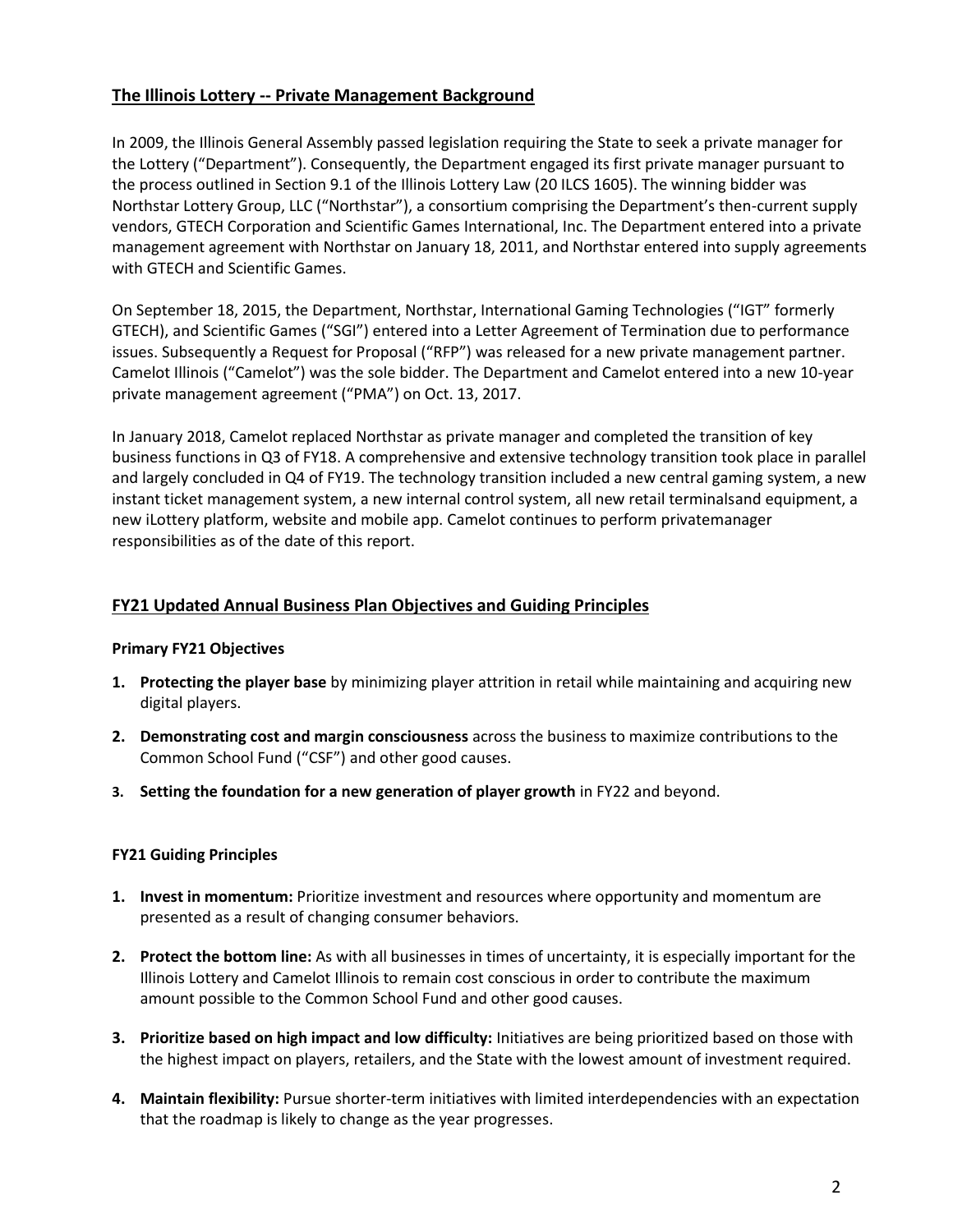## **FY21 Executive Summary**

The FY21 Updated Annual Business Plan ("Plan") sets forth the financial performance goals for the year and the initiatives that support them. The uncertainty and concern felt at the beginning year due to the potentially negative financial impact of the pandemic, quickly turned positive leading to a record sales year for the Department. The positive financial impact of the pandemic was aided by strong jackpot performance of our multi-state games, primarily Mega Millions®, which had a \$1 billion jackpot in January 2021. Multistate games (Powerball and Mega Millions) increased sales over FY20 by \$83.1 million (40.5%). In FY21 the Department saw an increase in draw-based games (DBG) sales of 29.2% YOY. The largest increase in DBG sales was with in-state Pick Games, which saw a combined increase of \$155.5 million (28.8%). Additionally, at the end of Q1 FY21 the Department launched a new DBG titled Fast Play, which accounted for \$36 million (2.9%) in DBG sales revenue. Sales from the Department's iLottery platform, which only offers DBGs, nearly doubled in FY21.

FY21 Operating Revenue was \$3.455 billion, 10.1% higher than the Plan target of \$3.139 billion and 21.3% higher than FY20 revenue. The year-over-year increase FY21 Operating Income was \$776 million, 5.4% higher than the Plan target of \$745 million, and 12.5% higher than FY20. Camelot met their Minimum Net Income Target of \$758 million and will receive Incentive Compensation of \$3.8 million. Approximately, \$10 million was transferred to specialty causes and \$3 million of excess funds were transferred to the Capital Projects Fund.

FY21 ended with the three core objectives of the business plan largely being met:

- 1. Protecting the player base by minimizing player attrition in retail while maintaining and acquiring new digital players.
- 2. Demonstrating cost and margin consciousness across the business to maximize contributions to the Common School Fund and other good causes.
- 3. Setting the foundation for a new generation of player growth in FY22 and beyond.

The financial goals of the FY21 Plan were purposefully conservative given the uncertainty the Department faced going into FY21 driven by the COVID pandemic. The pandemic turned out to be the unexpected catalyst for the whole US Lottery Industry dramatically performing in FY21, achieving double digit growth and setting sales records in most states. By leveraging this "COVID effect" and executing well, we were able to exceed our FY21 goals and deliver our prescribed FY21 contribution to the Common School Fund, contribute to the Capital Projects Fund and deliver our highest total ever to the specialty causes we support.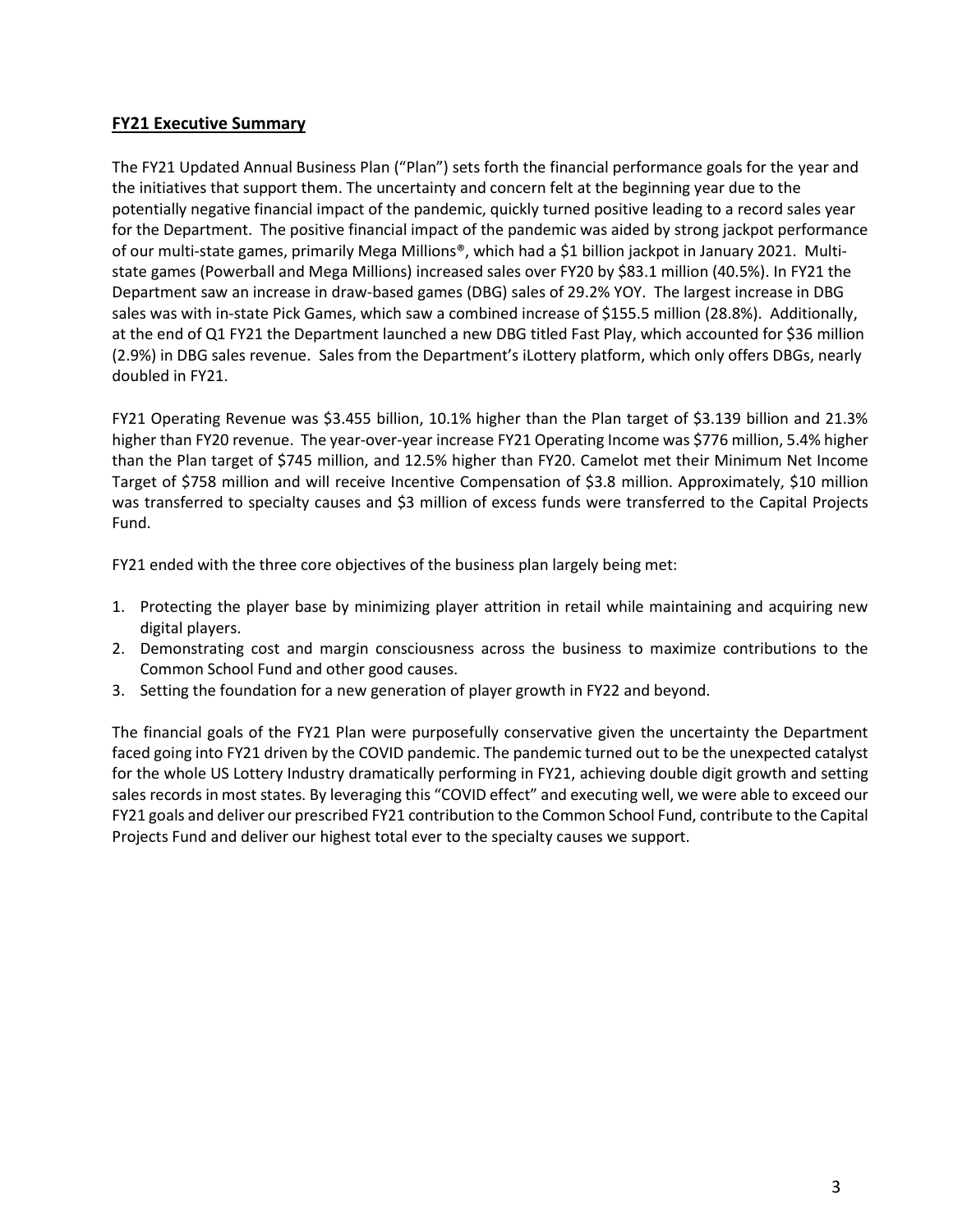# **FY21 Financial Performance Summary Detail**

|                                   | <b>FY20</b><br><b>Actual</b> | <b>FY21</b><br><b>Business Plan</b> | <b>FY21</b><br><b>Actual</b> | Performance                                  |
|-----------------------------------|------------------------------|-------------------------------------|------------------------------|----------------------------------------------|
|                                   |                              | Target/CSF Plan <sup>1</sup>        |                              |                                              |
| <b>Operating Revenue</b>          | \$2.849 B                    | \$3.139 B                           | \$3.455 B                    | 21.3% Up YOY<br>10.1% Up Plan                |
| <b>Operating Income</b>           | \$698 M                      | \$745 M                             | \$776 M                      | 12.5% Up YOY<br>5.4% Up Plan                 |
| <b>Instant Ticket Sales</b>       | \$1.887B                     | \$2.083B                            | \$2.214B                     | 17.3% Up YOY<br>6.3% Up Plan                 |
| <b>Draw Game Sales</b>            | \$956 M                      | \$1.052B                            | \$1.235 B                    | 29.2% Up YOY<br>17.4% Up Plan                |
| <b>Digital Sales</b>              | \$86 M                       | \$141 M                             | \$170 M                      | 97.7 % Up YOY<br>20.6% Up Plan               |
| <b>CSF Transfers</b>              | \$690 M                      | \$763 M                             | \$763 M                      | 10.6% Up YOY<br>Prescribed amount<br>was met |
| <b>Specialty Ticket Transfers</b> | \$7 M                        |                                     | \$10 M                       | 55.4% Up YOY                                 |
| <b>CPF Transfers</b>              |                              |                                     | \$3 M                        | 100% Up YOY                                  |

Table 1 – Annual Financial Targets and Results

# **Specialty Causes Detailed Transfers**

| <b>Specialty Ticket Cause</b>                            | <b>FY21 Transfers</b> |  |  |
|----------------------------------------------------------|-----------------------|--|--|
| Veterans                                                 | \$1,326,807           |  |  |
| Ticket for the Cure                                      | \$643,172             |  |  |
| The MS Project                                           | \$1,582,817           |  |  |
| Red Ribbon Cash                                          | \$1,033,522           |  |  |
| <b>Special Olympics</b>                                  | \$1,350,653           |  |  |
| <b>Police Memorials</b>                                  | \$1,122,520           |  |  |
| <b>Homelessness Prevention</b>                           | \$1,059,730           |  |  |
| Alzheimer's Awareness                                    | \$961,936             |  |  |
| <b>STEAM</b>                                             | \$1,106,061           |  |  |
| <b>Total FY21 Transfer to Specialty</b><br><b>Causes</b> | \$10,187,218          |  |  |

Table 3 – FY21 Specialty Ticket Proceeds

The Department continues to maintain its portfolio of specialty tickets which has grown to 9 causes in FY21. Illinois is unique in the lottery industry with the number of specialty causes it supports (almost 20%

 $<sup>1</sup>$ Annual Financial targets are presented in Camelot's Annual Business Plan</sup>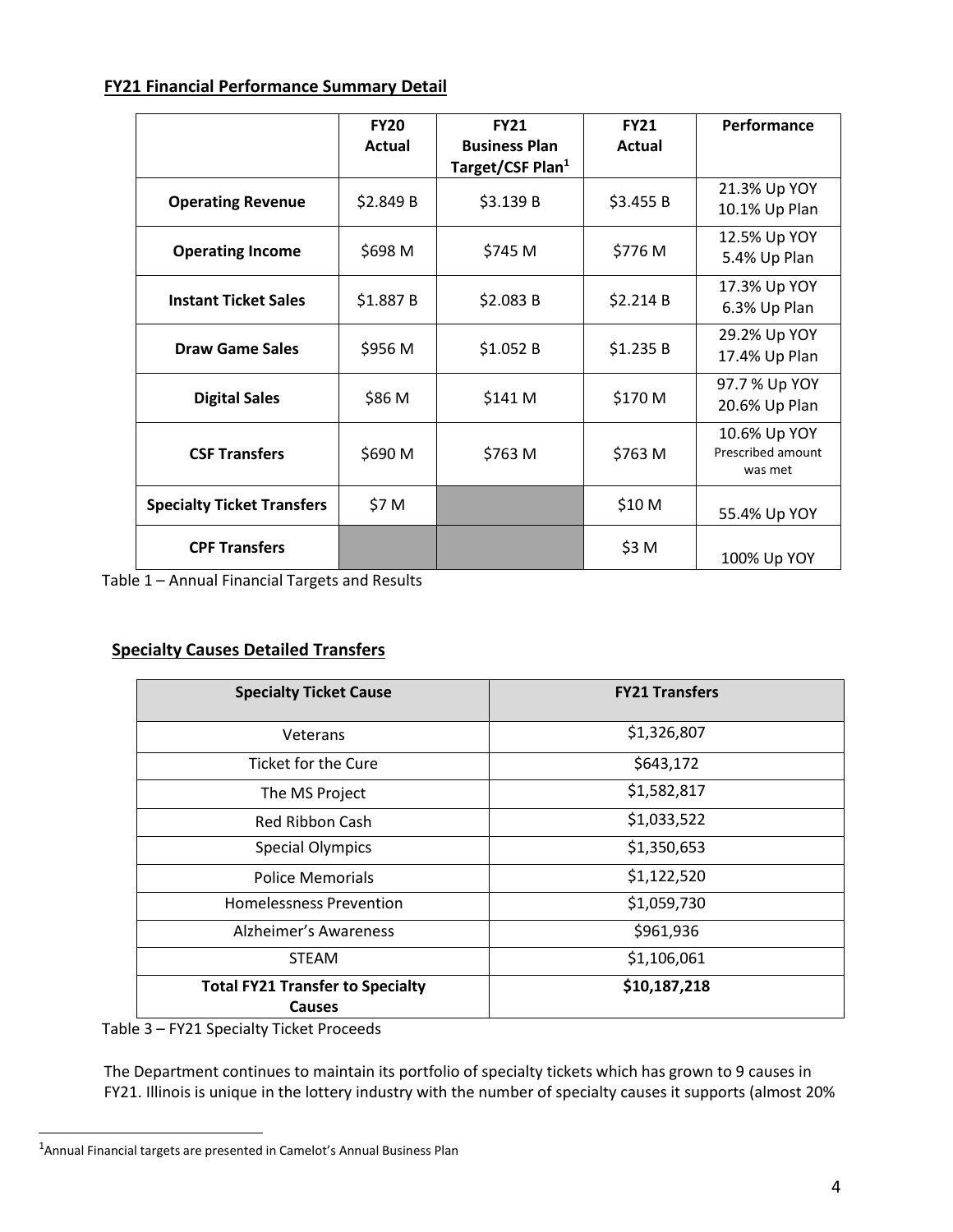of its portfolio of instant tickets) directly through the sale of instant tickets. 100% of the profits from each ticket is used to support Veterans' causes, Special Olympics programs, breast cancer research and support, multiple sclerosis research, HIV/AIDS research and treatment, police memorial funding, Alzheimer's support, STEAM education and homelessness prevention.

Every dollar that is raised through sale of these tickets is important. The Department continues to explore ways to maximize specialty ticket returns while maintaining the health of its portfolio of instant tickets as specialty tickets don't have as broad an appeal as regular tickets due to their cause specific branding. The specialty transfers in FY20 have increased 51.2% year-over-year due to the increasing number of specialty causes we support but also due to our efforts to maximize returns.

| <b>Fiscal</b><br>Year | <b>Internet Sales</b> | <b>Subscription Sales</b> | <b>Total iLottery Sales</b> | % of DBG<br><b>Sales</b> | % of Total<br><b>Sales</b> |
|-----------------------|-----------------------|---------------------------|-----------------------------|--------------------------|----------------------------|
| 2018 <sup>2</sup>     | \$27,611,697          | \$15,926,818              | \$43,538,515                | 4.2%                     | 1.5%                       |
| 20193                 | \$39,864,695          | \$17,870,795              | \$57,735,490                | 5.2%                     | 1.9%                       |
| 2020                  | \$72,236,397          | \$13,988,021              | \$86,224,418                | 9.0%                     | 3.0%                       |
| 2021                  | \$153,710,298         | \$16,360,434              | \$170,070,732               | 13.7%                    | 4.9%                       |

## **iLottery Program**

Table 5 – iLottery Sales

The Department's iLottery (internet) program was expanded in FY20 by House Bill 3661 which was signed into law by Gov. JB Pritzker on June 28, 2019. The bill extended the iLottery program by three years, through 2022, and allowed the Department to sale all of its draw-based games (DBGs) through the iLotteryprogram without a subscription. Previous legislation only allowed the sale of Mega Millions, Powerball and Lotto without a subscription online. Lottery players were able to take advantage of this new capability in the beginning of FY20. Along with a new iLottery mobile app and website interface that went live in Q3 of FY19 the new capabilities were supported by various marketing efforts which were designed to build awareness and widen the base of players who play online.

FY21 iLottery sales exceeded \$170 million which is a 50.6% increase over FY20. iLottery sales account for approximately 13.7% of all draw-based games sales and 3.6% of total sales in FY21.

# **Responsible Gaming**

The Department is committed to responsibly growing sales and maximizing economic benefits for the State of Illinois, while providing players with tools and resources to support positive play.

## **Certifications**

The Illinois Lottery responsible gaming program is structured around the World Lottery Association Responsible Gaming Framework, which demonstrates international best practice for lottery responsible gaming. The Department currently holds Level 3 Responsible Gaming Framework certification with the World Lottery Association and is preparing to make a submission for Level 4 certification in FY22. Additionally, the Department is deemed compliant with the North American Association of State and Provincial Lotteries (NASPL) and the National Council on Problem Gambling (NCPG) Responsible Gaming Verification Standards at the Implementation level.

 $^2$  FY18 was a partial year for Camelot who assumed private management responsibilities in Q3.

 $3$  The Department transitioned to the Camelot's iLottery platform in late Q3 2019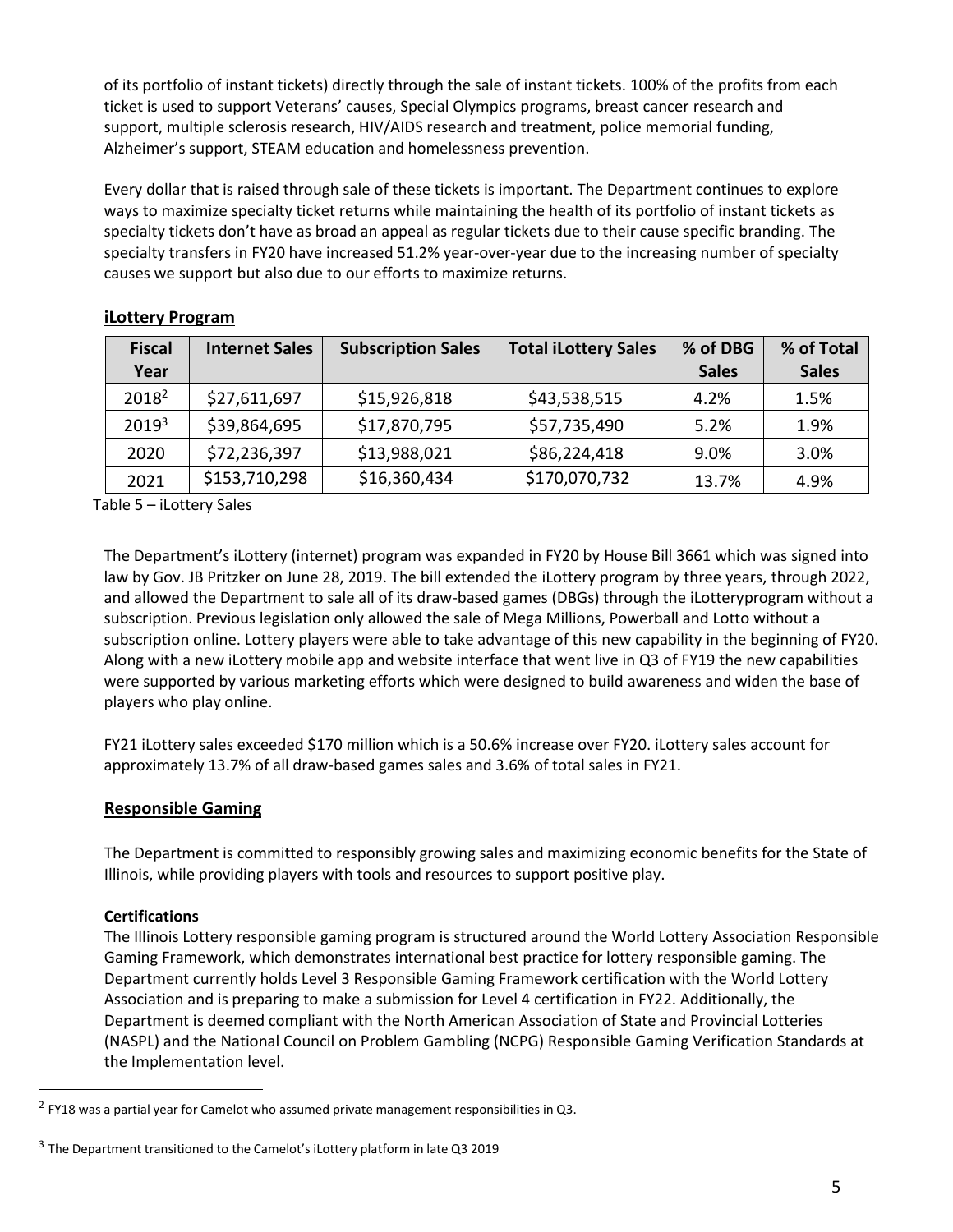#### **Player and Retailer Education**

During the year, the Department launched statewide responsible gaming campaigns to promote positive play. Throughout November and December 2020, the Illinois Lottery widely promoted the message that lottery tickets are not suitable gifts for children and reminded players to "Gift Responsibly." During March 2021, which is problem gambling awareness month, the Illinois Lottery helped to raise awareness of problem gambling and available treatment services. Efforts for both campaigns included social media messaging, radio public service announcements, messaging on customer-facing screens in lottery retail locations, advertisements, and media releases.

#### **Stakeholder Engagement**

Throughout the year, the Department worked with problem gambling treatment providers to gather valuable insights and maintained open and active communication with the Illinois Problem Gambling Helpline provider to collect anonymized data from the calls in relation to Illinois Lottery products. Additionally, the Department performed a responsible gaming retailer satisfaction survey to identify ways to further support retailers who are the frontline for providing information, tools, and resources to encourage responsible play.

The Department maintains membership and support of the Illinois Council on Problem Gambling (ICPG), Illinois Alliance on Problem Gambling (IAPG), National Council on Problem Gambling (NCPG), and the World Lottery Association (WLA). The Department also provides funds for the Illinois Problem Gambling Helpline (1-800- GAMBLER).

## **Marketing and Advertising**

The marketing and advertising activities of the Department are the responsibility of the private manager and are designed to drive awareness and encourage consumer engagement with the Illinois Lottery brand. In FY21, the Department leveraged a wide variety of media channels to promote the brand, including linear TV, connected and streaming TV, terrestrial and streaming radio, out-of-home advertising, print, digital and social media. Channels leveraged were determined by needs of the brand at specific times – from mass awareness to targeted tactics.

In addition to paid media, the Department leveraged owned media channels, including customer relationship management (CRM) and social media, to distribute messaging digitally and used dedicated lottery sales staff to help collaborate with retail partners to ensure effective placement of promotional materials in stores. Finally, the Department leveraged experiential activation to engage with consumers at events across the state.

In FY21, the Department's marketing and advertising was focused around five main focus points – strategically grow and retain digital player base, continue to drive retail success in the new normal, develop comfort with a flexible and agile approach, stretching spend further by maximizing efficiencies, and prepared to respond to change.

Utilizing the focus points, the Department has four main initiatives:

- 1. New player acquisition
	- iLottery: Continue to grow player base
	- Retail: Normalize play to entice new players
- 2. Retention
	- iLottery: Maintain active players acquired in Q4 FY20
	- Retail: Continue engaging newly acquired player segments (from competitors)
- 3. Drive efficiencies